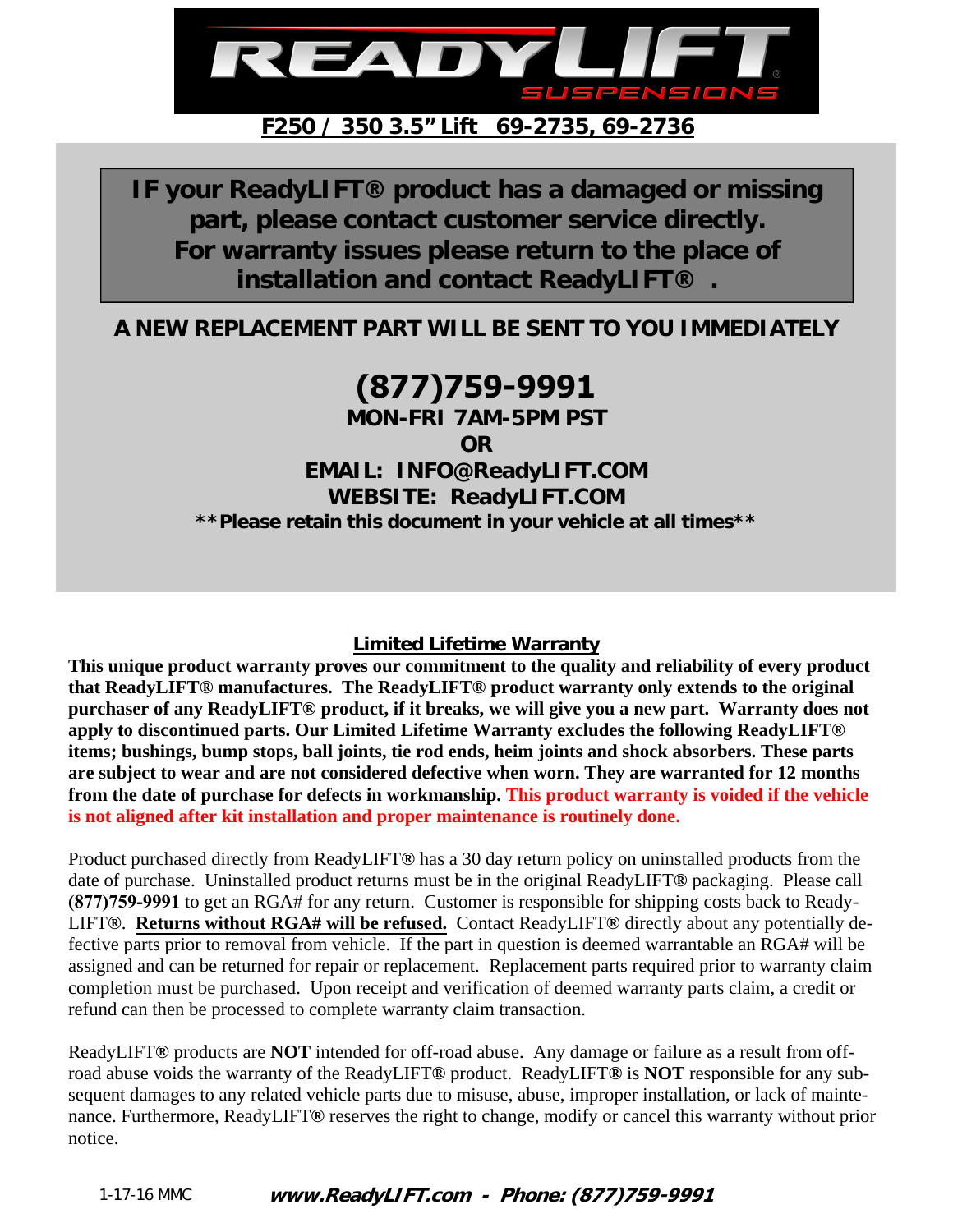### **Please read Instructions thoroughly and completely before beginning installation**. **Installation by a certified professional mechanic is highly recommended.**

### **ReadyLIFT® Suspension is NOT responsible for any damage or failure resulting from improper installation.**

**Safety Warning:** Suspension systems or components that enhance the on and off-road performance of your vehicle may cause it to handle differently than it did from the factory. Extreme care must be used to prevent loss of control or vehicle rollover during abrupt maneuvers. Always operate your vehicle at reduced speeds to ensure your ability to control your vehicle under all driving conditions. Failure to drive safely may result in serious injury or death to driver and passengers. Driver and passengers must ALWAYS wear your seat belts, avoid quick sharp turns and other sudden maneuvers. ReadyLIFT® Suspension does not recommend the combined use of suspension lifts, body lifts, or other lifting devices. You should never operate your vehicle under the influence of alcohol or drugs. Constant maintenance is required to keep your vehicle safe. Thoroughly inspect your vehicle before and after every off-road use. It is the responsibility of the retailer and/or the installer to review all state and local laws, with the end user of this product, related to bumper height laws and the lifting of their vehicle before the purchase and installation of any ReadyLIFT® products. It is the responsibility of the driver/s to check their surrounding area for obstructions, people, and animals before moving the vehicle. All raised vehicles have increased blind spots and damage, injury and/or death can occur if these instructions are not followed.

This suspension system was developed using a  $37$ " x  $12.5$ " tire with  $20$ " x  $9$ " wheel and a offset of  $+25$ . If wider tires are used, offset wheels may be necessary and trimming may be required. Factory wheels can be used but are not recommended with tires over 11" wide. The stock spare rim can be run in an emergency. Please note that if running the spare factory tire, it is done for short distances and a speed not to exceed 45mph or damage to differentials may occur.

|       | Driver Before   Driver After   Pass. Before |  | <b>Pass. After</b> |
|-------|---------------------------------------------|--|--------------------|
| Front |                                             |  |                    |
| Rear  |                                             |  |                    |

### **VEHICLE HEIGHT MEASURMENTS**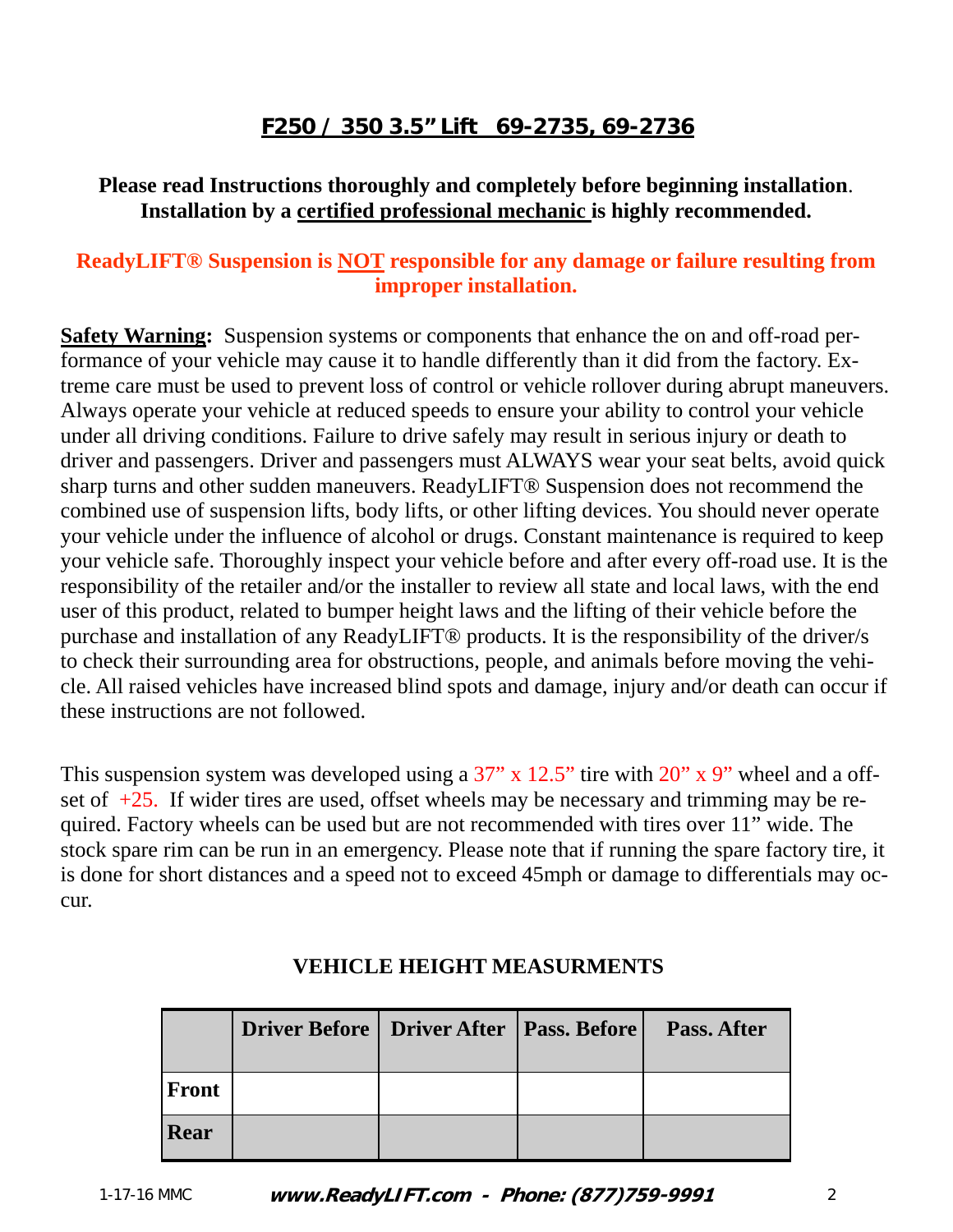| <b>Spring Spacer</b>            | $\overline{2}$ | $7/16$ " x 1 1/2" Bolt  |                |
|---------------------------------|----------------|-------------------------|----------------|
| <b>Shock Extension</b>          | $\overline{2}$ | $7/16$ " Washer         | 8              |
| <b>Radius Arm Drops</b>         | $\overline{2}$ | $7/16$ " Nut            | 4              |
| <b>Radius Arm Crush Sleeves</b> |                | M8 x 70mm Bolt          | $\mathbf{2}$   |
| <b>Sway Bar Drop</b>            | $\mathbf 2$    | <b>M8 Washer</b>        | $\overline{2}$ |
| <b>Brake Line Extension</b>     | $\overline{2}$ | M14 x 70mm Bolt         | $\overline{2}$ |
| <b>Urethane Isolator</b>        | $\overline{2}$ | M14 Washer              |                |
| <b>Bump Stop Extension</b>      | $\overline{2}$ | M14 Nut                 | $\overline{2}$ |
| $5/16$ " x 3/4" Bolt            | $\overline{2}$ | <b>M18 x 130mm Bolt</b> |                |
| 5/16" Washer                    |                | M18 Washer              | 8              |
| $5/16$ " Nut                    | $\mathbf 2$    | M18 Nut                 |                |

#### **BILL OF MATERIALS**

| <b>2 Piece Driveline ONLY</b> |  |  |  |  |
|-------------------------------|--|--|--|--|
| <b>Carrier Bearing Spacer</b> |  |  |  |  |
| $7/16$ " x 2" Bolt            |  |  |  |  |
| $7/16$ " Washer               |  |  |  |  |
| $7/16$ <sup>"</sup> Nut       |  |  |  |  |

### **Safety Warning**

#### *Before you start installation:*

ReadyLIFT® Suspension highly recommends that the installation of this product be performed by a professional mechanic with experience working on and installing suspension products. Professional knowledge and skill will typically yield the best installation results. If you need an installer in your area, please contact ReadyLIFT® Suspension customer service to find one of our "Pro-Grade" Dealers.

#### **INSTALLATION BY A PROFESSIONAL IS HIGHLY RECOMMENDED.**

- A Factory Service Manual for your specific Year / Make / Model is highly recommended for reference during installation.
- All lifted vehicles may require additional driveline modifications and / or balancing.
- A four wheel vehicle alignment will need to be performed after installation of this product.
- Speedometer / Computer recalibration is required if changing +/- 10% from factory tire diameter.
- Use of a Vehicle Hoist will greatly reduce installation time.
- Vehicle must be in excellent operating condition. Repair or replace any and all worn or damaged components prior to installation.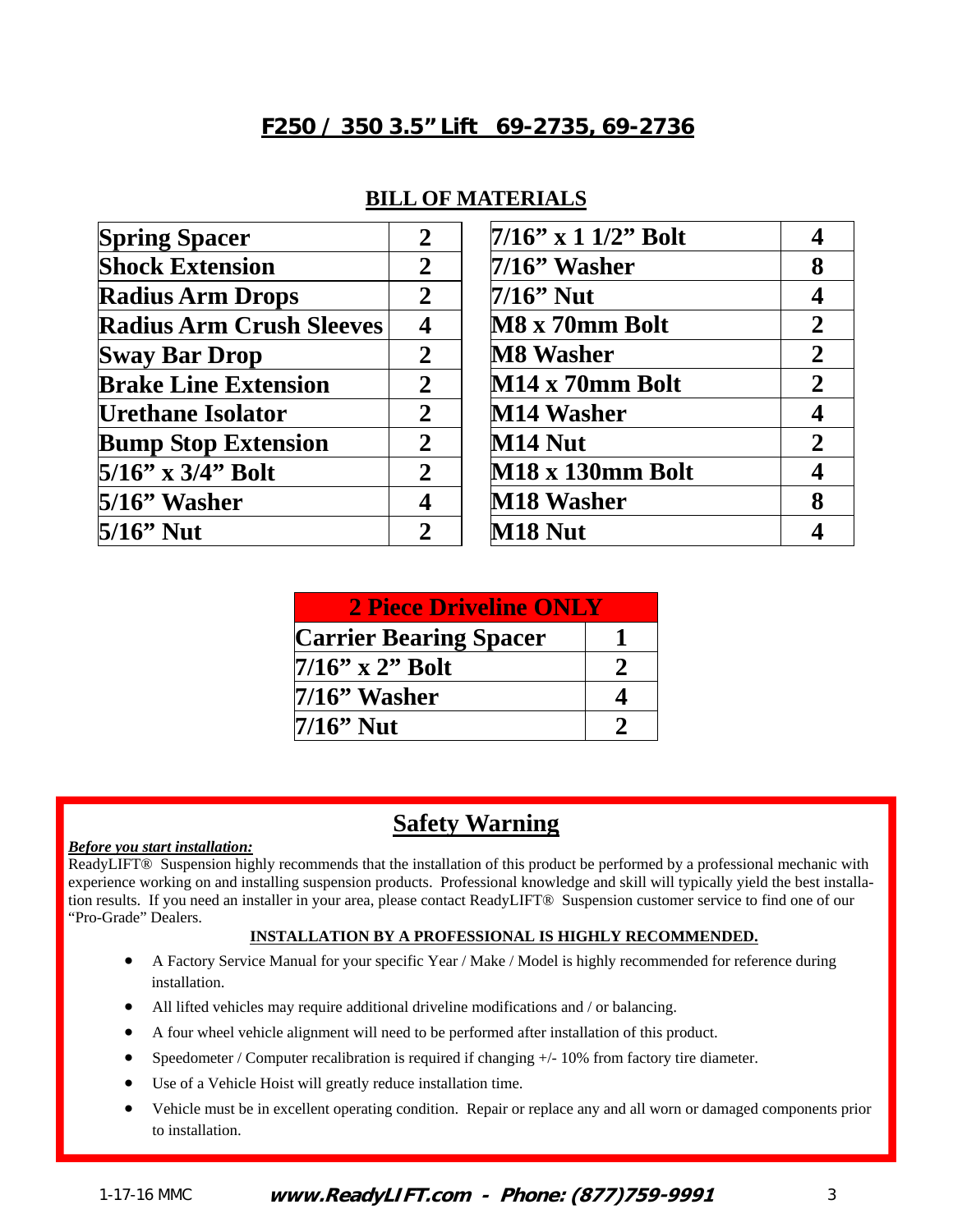### **\*\*\*Parts shown in red are for picture clarification only, actual lift components and colors may vary. \*\*\***

Park vehicle on a clean, flat surface and block the rear wheels for safety. Engage the parking brake.

Disconnect the vehicle power source at the ground terminal on the battery.

Lock the steering wheel in the straight forward position with the column lock or steering wheel locking device.

Raise the front of the vehicle and support with jack stands at each frame rail behind the lower control arms.

Support the axle with a suitable jack. (Fig 1)

Remove the radius arm from the frame. Rotate the axle until there is enough clearance to install the ReadyLIFT**®** radius arm drop brackets. (Fig 2)

Install the ReadyLIFT**®** radius arm drop brackets into the frame using M18 x 130mm bolts, washers, crush sleeve, and nuts. Do not tighten at this time. (Fig 3)

Rotate the axle until you can line up the radius arms into the ReadyLIFT**®** drop brackets. Install using factory hardware. Do not tighten at this time. (Fig 4)

Remove the brake line bracket at the frame and axle. (Fig 5, 6)











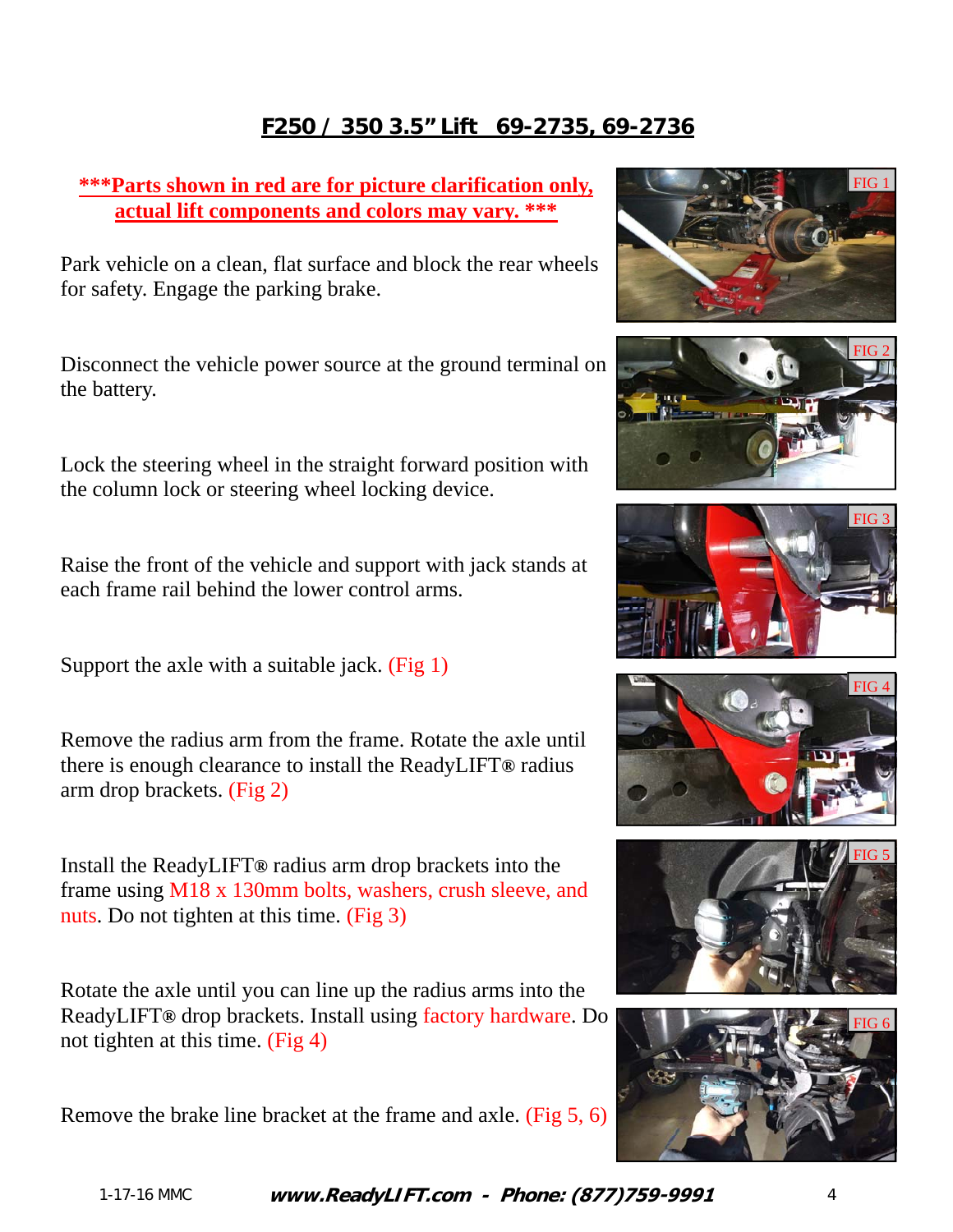Remove the lower shock from the axle mount. (Fig 7)

Remove the sway bar from the frame. (Fig 8)

Remove the track bar from the factory bracket. (Fig 9)

Remove the factory track bar bracket from the frame.

Install the ReadyLIFT**®** track bar bracket to the frame using factory hardware. Torque to 95 ft-lbs.

Install the track bar to the ReadyLIFT**®** bracket using factory hardware. Do not tighten at this time. (Fig 10)

Lower the axle enough to remove the front springs.

Install the ReadyLIFT**®** urethane isolator, spring spacer, and then factory rubber isolator onto the spring.  $(Fig 11)$ 

Raise the axle enough to hold the spring assembly in place.

Install the ReadyLIFT**®** sway bar drops to the frame using factory hardware. Torque to 25 ft-lbs.

Install the sway bar to the ReadyLIFT**®** sway bar drops using the 7/16" x 1 1/2" bolts, washers and nuts. Torque to 35 ft-lbs. (Fig 12)











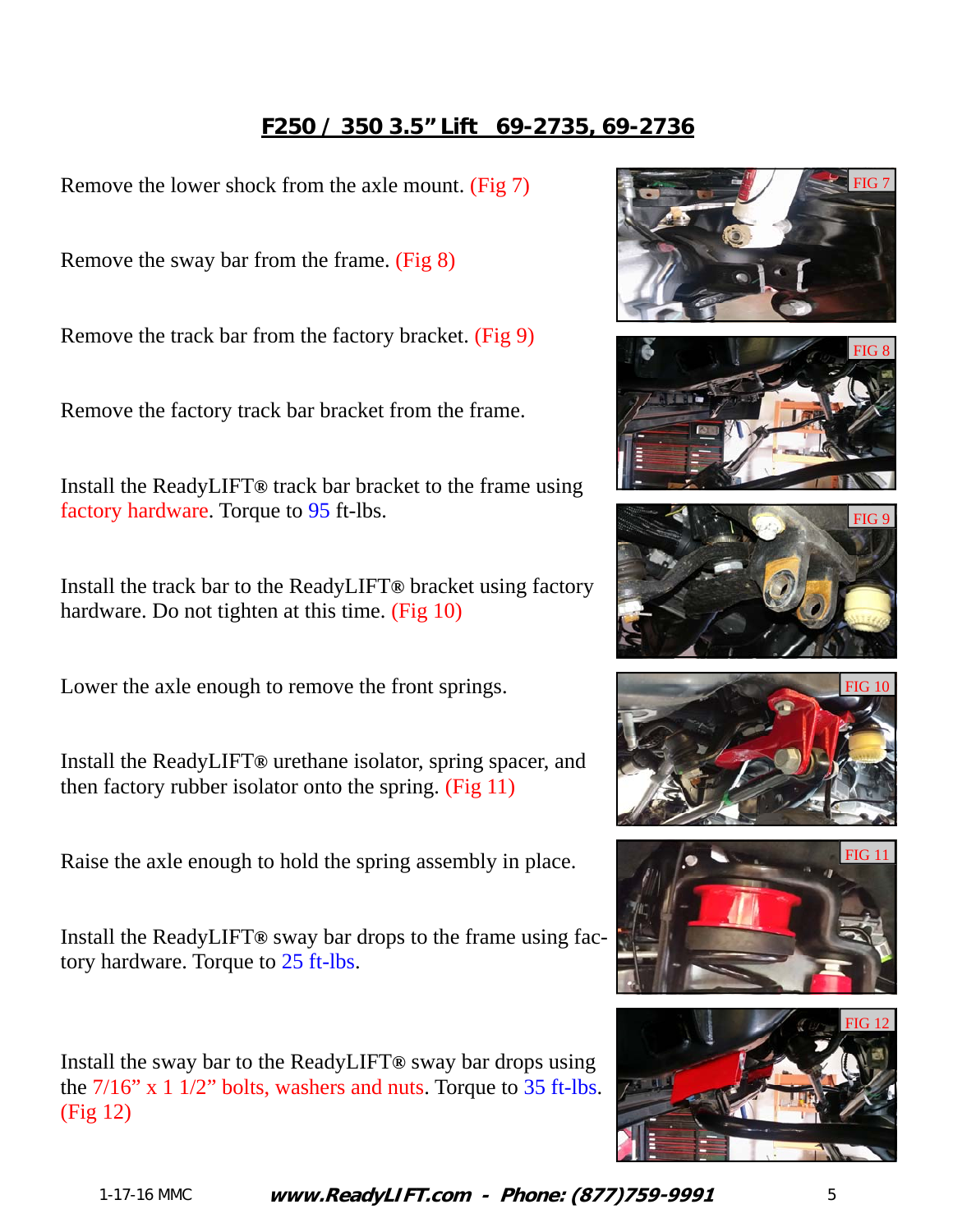Install the ReadyLIFT**®** shock extensions to the axle using factory hardware. Install the shock to the ReadyLIFT® shock extensions using the M14 x 70mm bolt, washers and nuts. Torque to  $45$  ft-lbs. (Fig 13)

Reattach the brake line bracket at the axle using factory hardware. Torque to 5 ft-lbs. (Fig 14)

Install the ReadyLIFT**®** brake line bracket to the factory brake line using 5/16" x 3/4" bolts, washers, and nuts. Install the bolt with the head between the bracket and the frame. Torque to 10 ft-lbs. (Fig  $15$ )

Gently pull the metal brake line down while lining up the ReadyLIFT**®** bracket to the original holes in the frame. Install using factory hardware. Torque to 10 ft-lbs. (Fig 15)

Remove the factory bump stop by pulling it out of its mount. Remove the mount from the frame. (Fig 16)

Install the ReadyLIFT**®** bump stop spacer and factory bump stop mount to the frame using M8 x 70 mm bolt and washer. Torque to 5 ft-lbs.

Install the bump stop to the factory mount by pressing it back into place. (Fig 17)

Install the wheels and lower the vehicle to the ground. Torque the wheels to the manufacturer specs.

Jounce the suspension a few times to settle to the new ride height. Torque the radius arm brackets and arm bolts to 200 ftlbs, and track bar to 250 ft-lbs.











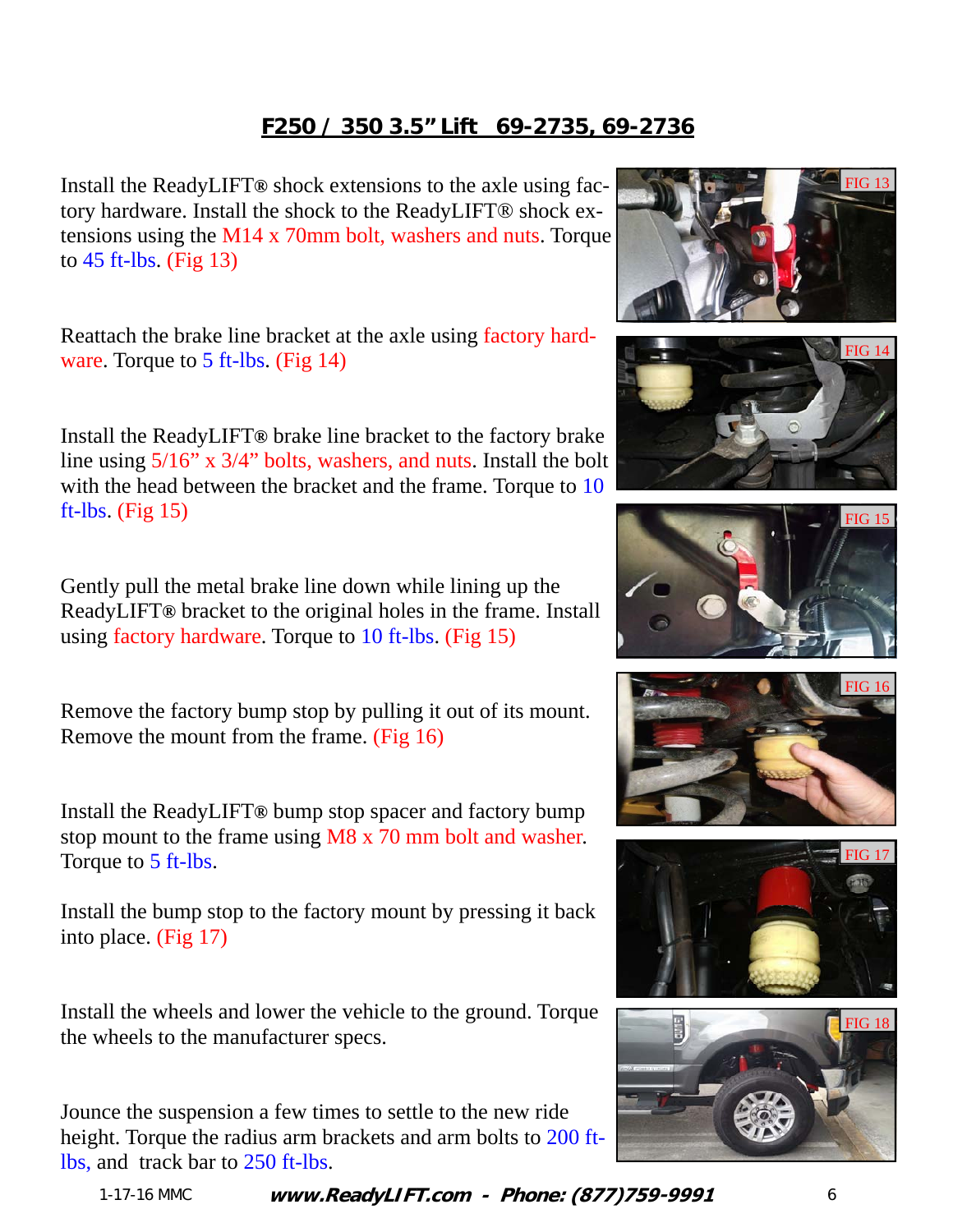Park vehicle on a clean, flat surface and block the front wheels for safety. (Vehicle shown on hoist, your conditions may vary)

Using a suitable jack, raise the rear axle up and place jack stands on the frame in front of leaf hangers. (Fig 1)

Support the axle with jack.

Remove the rear wheels. (Not necessary, but can make the install easier)

Slightly loosen but do not remove the driver side u-bolts. Remove the passenger side u-bolts completely and discard. Lower the axle just enough to remove the factory block and install the ReadyLIFT block, making sure not to over extend brake and ABS lines. Adjust as necessary. Locate the passenger side lift block. Raise the axle and the block up to the spring while aligning the center pin. (If tapered, make sure small end points to the front of the vehicle.) Install the provided u-bolts, and nuts. Snug the u-bolt nuts but do not fully tighten at this time. Repeat steps for driver side. (Fig 2, 3, 4)

Lower the vehicle to the ground. Torque the lug nuts to the wheel manufacturer specs. Jounce the vehicle a few times to settle to the new ride height. Torque the u-bolts to 110 ft-lbs.

If equipped with a 2 piece driveline, remove the bolts holding the carrier bearing to the frame. Install the ReadyLIFT carrier bearing spacer between the carrier bearing and frame using provided hardware. Torque to 50 ft-lbs. (Fig 5)